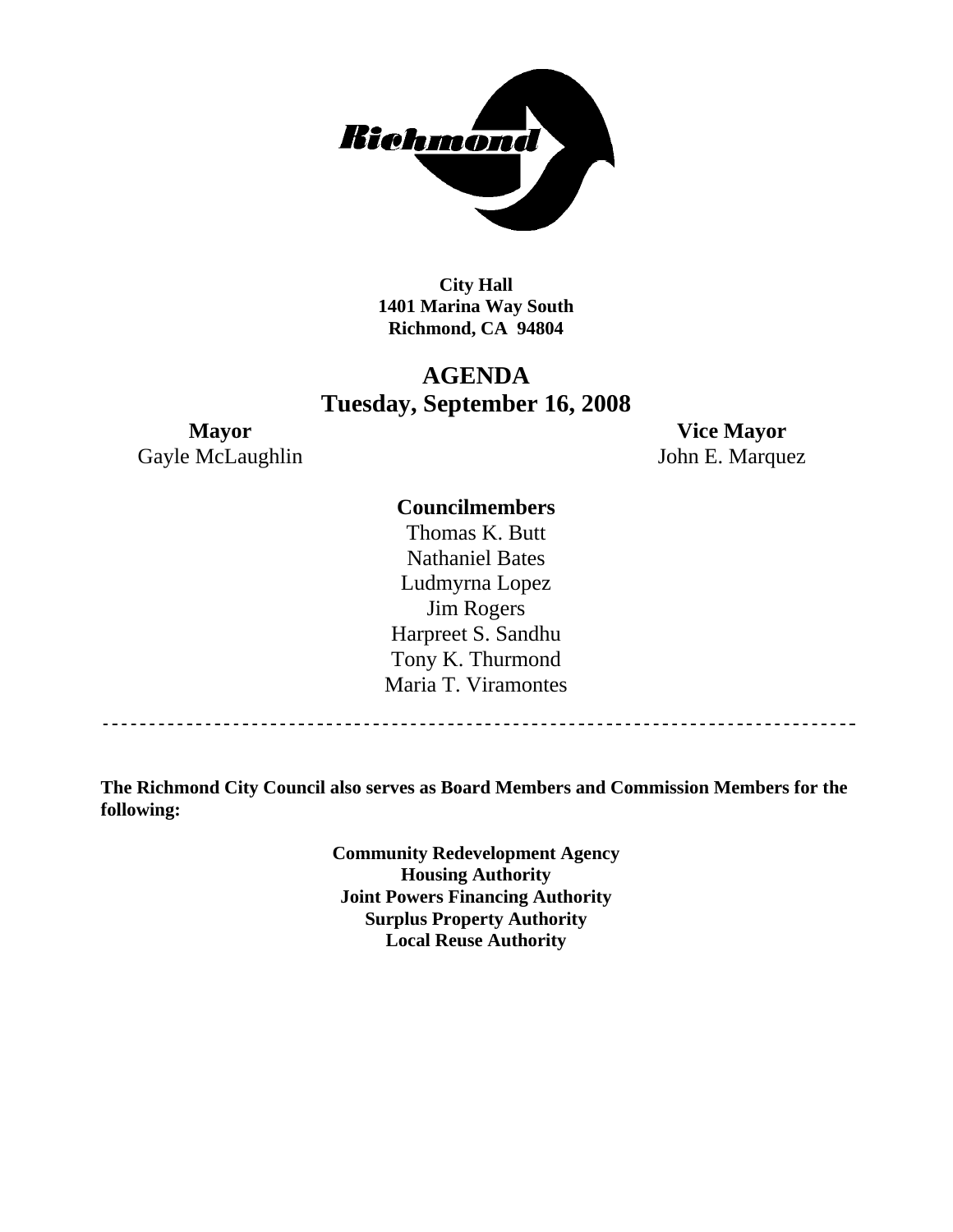# **MEETING PROCEDURES**

The City of Richmond encourages community participation at its City Council meetings and has established procedures that are intended to accommodate public input in a timely and time-sensitive way. As a courtesy to all members of the public who wish to participate in City Council meetings, please observe the following procedures:

**PUBLIC COMMENT ON AGENDA ITEMS:** Anyone who desires to address the City Council on items appearing on the agenda must complete and file a pink speaker's card with the City Clerk **prior** to the City Council's consideration of the item. Once the City Clerk has announced the item and discussion has commenced, no person shall be permitted to speak on the item other than those persons who have submitted their names to the City Clerk. Your name will be called when the item is announced for discussion. **Each speaker will be allowed TWO (2) MINUTES to address the City Council on NON-PUBLIC HEARING items listed on the agenda.** 

**OPEN FORUM FOR PUBLIC COMMENT:** Individuals who would like to address the City Council on matters not listed on the agenda or on **Presentations, Proclamations and Commendations, Report from the City Attorney, or Reports of Officers** may do so under Open Forum. All speakers must complete and file a pink speaker's card with the City Clerk **prior** to the commencement of Open Forum. **The amount of time allotted to individual speakers shall be determined based on the number of persons requesting to speak during this item. The time allocation for each speaker will be as follows: 15 or fewer speakers, a maximum of 2 minutes; 16 to 24 speakers, a maximum of 1 and one-half minutes; and 25 or more speakers, a maximum of 1 minute.** 

#### **SPEAKERS ARE REQUESTED TO OCCUPY THE RESERVED SEATS IN THE FRONT ROW BEHIND THE SPEAKER'S PODIUM AS THEIR NAME IS ANNOUNCED BY THE CITY CLERK.**

**CONSENT CALENDAR:** Consent Calendar items are considered routine and will be enacted, approved or adopted by one motion unless a request for removal for discussion or explanation is received from the audience or the City Council. A member of the audience requesting to remove an item from the Consent Calendar must complete and file a speaker's card with the City Clerk **prior to the City Council's consideration of Item C, Agenda Review.** An item removed from the Consent Calendar may be placed anywhere on the agenda following the City Council's agenda review.

*The City Council's adopted Rules of Procedure recognize that debate on policy is healthy; debate on personalities is not. The Chairperson has the right and obligation to cut off discussion that is too personal, too loud, or too crude.* 

**\*\*\*\*\*\*\*\*\*\*\*\*\*\*\*\*\*\*\*\*\*\*\*\*\*\*\*\*\*\*\*\*\*\*\*\*\*\*\*\*\*\*\*\*\*\*\*\*\*\*\*\*\*\*\*\*\*\***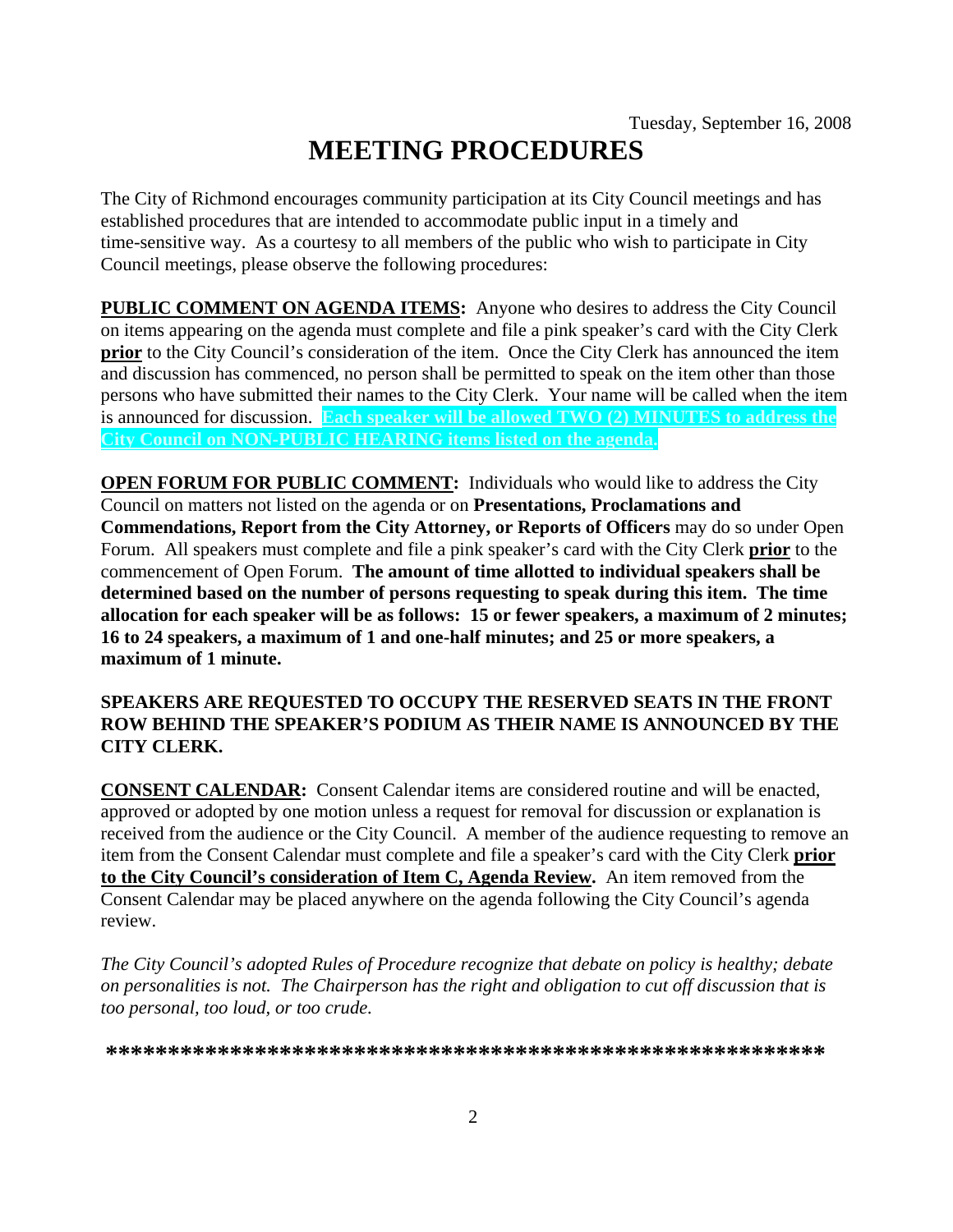Tuesday, September 16, 2008

## **Evening Open Session**

5:00 p.m.

- **A. ROLL CALL**
- **B. PUBLIC COMMENT**

#### **C. ADJOURN TO CLOSED SESSION**

### **Closed Session**

Shimada Room of City Hall

#### **A. CITY COUNCIL**

**A-1.** LIABILITY CLAIMS - PENDING LITIGATION (Government Code Section 54956.9):

> Claimant: Penny Turner Agency Claimed Against: City of Richmond

**A-2.** CONFERENCE WITH LEGAL COUNSEL - EXISTING LITIGATION (Subdivision [a] of Government Code Section 54956.9):

Vaughn vs. City of Antioch

Communities for a Better Environment et al. vs. City of Richmond

#### **A-3.** CONFERENCE WITH LABOR NEGOTIATORS (Government Code Section 54957.6):

City Designated Representative(s): Bill Lindsay, Leslie Knight, Lisa Stephenson, Bruce Soublet, and Chris Magnus Counsel: Jack Hughes, Liebert Cassidy Whitmore Employee Organization or unrepresented employee(s): Richmond Police Officers' Association (RPOA), and Richmond Police Management Association (RPMA)

**A-4.** PUBLIC EMPLOYEE APPOINTMENT (Government Code Section 54957.6):

City Attorney

# **Richmond Community Redevelopment Agency**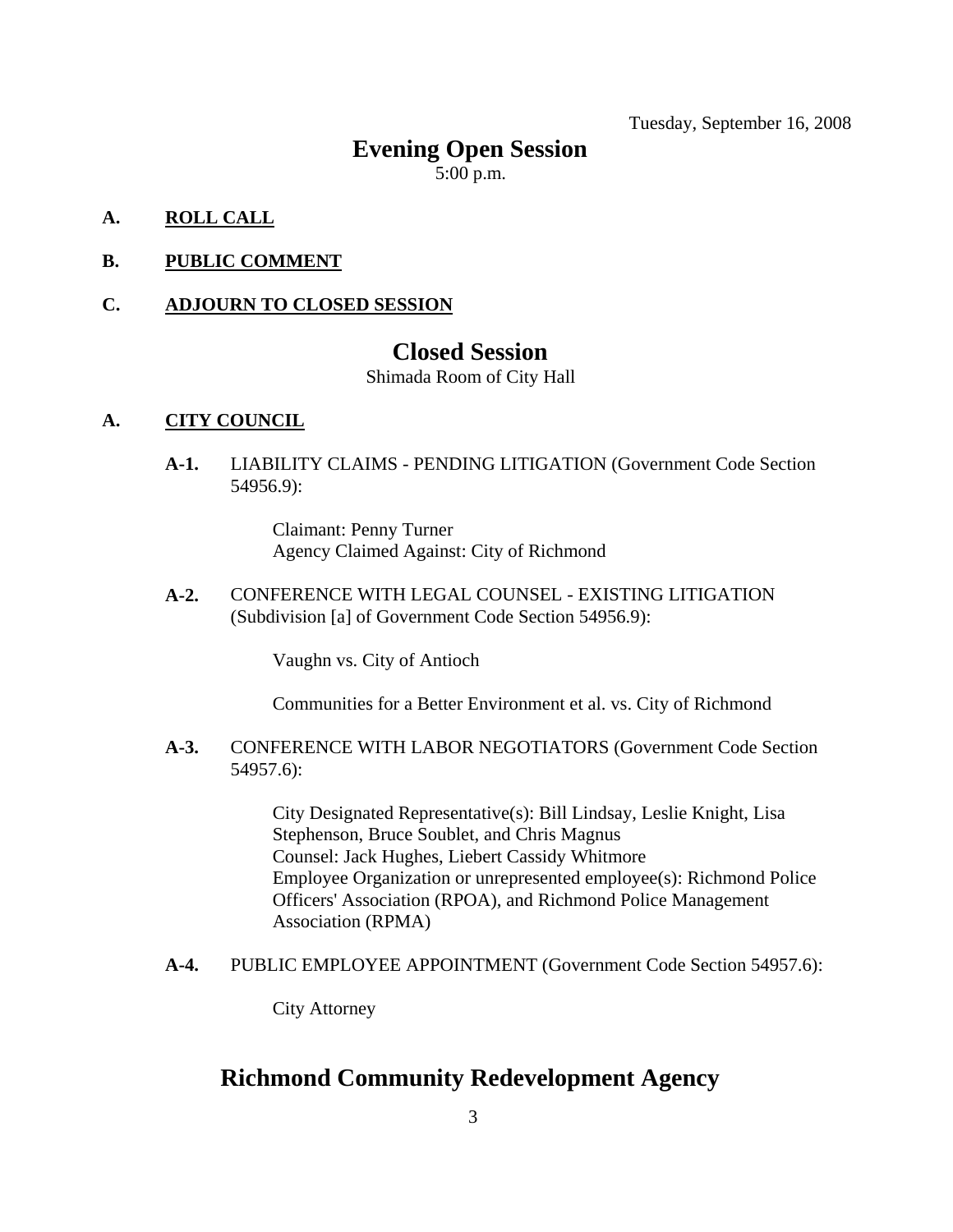6:00 p.m.

#### **A. ROLL CALL**

#### **B. STATEMENT OF CONFLICT OF INTEREST**

#### **C. OPEN FORUM FOR PUBLIC COMMENT**

#### **D. CONSENT CALENDAR**

- **D-1.** ADOPT a resolution adjusting the Fiscal Year 2008 2009 Operating Budget and Five-Year (2008 - 2013) Capital Improvement Program Budget for the Richmond Community Redevelopment Agency to recognize that the Agency must post cash with the fiscal agent for Bond Insurance Reserves and adjust certain capital budget line items to provide the funding. The Finance Standing Committee Chair forwarded this item to the Agency Board as there was not a quorum for the September 5, 2008, meeting - Richmond Community Redevelopment Agency (Steve Duran/Nickie Mastay 307-8140).
- **D-2.** ADOPT a resolution authorizing the application for loan and/or grant funds from the California Pollution Control Financing Authority (CPCFA) Cal ReUSE Remediation Program in an amount not to exceed \$5,000,000 to increase potential funding for the Miraflores development, and authorizing the execution of related documents to accept such loan and/or grant funding and expend funds as approved by CPCFA - Richmond Community Redevelopment Agency (Steve Duran/Patrick Lynch 307-8140).

#### **E. AGENCY AS A WHOLE**

- **E-1.** REVIEW AND APPROVE the Urban Design and Architectural Guidelines developed through a community process for Macdonald Avenue between 8th Street and Harbour Way and authorize staff to move forward with a master developer selection process in accordance with City and Agency policies - Community & Economic Development (Steve Duran/Alan Wolken 307-8140).
- **E-2.** ADOPT a resolution authorizing the Executive Director to negotiate and execute an Exclusive Right to Negotiate Agreement (ERN) with Kingston LLC for the development of market rate and affordable housing on a portion of the Miraflores Housing Development site - Richmond Community Redevelopment Agency (Steve Duran/Patrick Lynch 307-8140).

#### **F. ADJOURNMENT**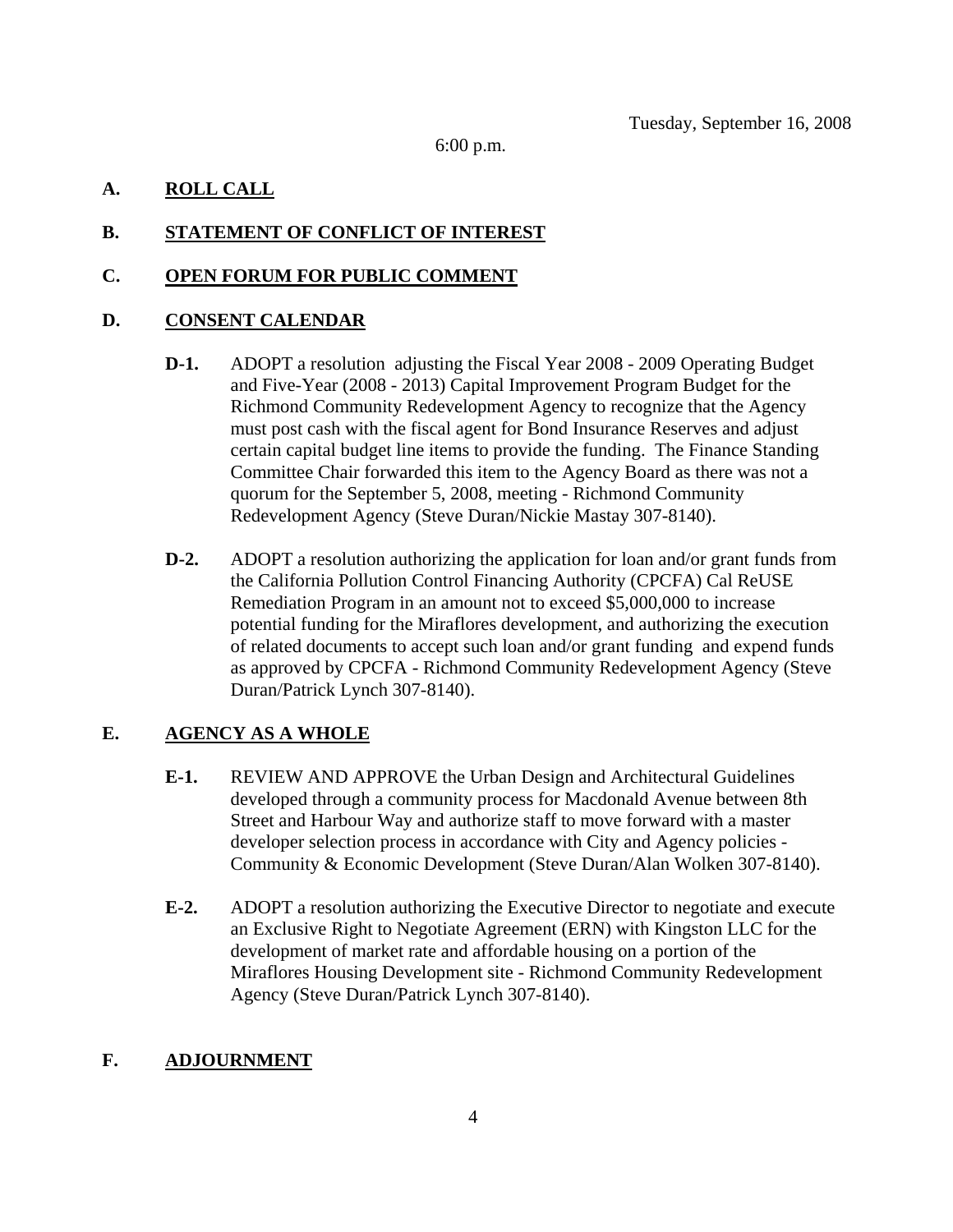**\*\*\*\*\*\*\*\*\*\*\*\*\*\*\*\*\*\*\*\*\*\*\*\*\*\*\*\*\*\*\*\*\*\*\*\*\*\*\*\*\*\*\*\*\*\*\*\*\*\*\*\*\*\*\*\*\*\*** 

# **Special Joint Meeting of the Richmond Community Redevelopment Agency/City Council**

6:45 p.m.

**A. ROLL CALL**

#### **B. STATEMENT OF CONFLICT OF INTEREST**

- **C. PUBLIC HEARING**
	- **C-1. CONTINUE** the public hearing on the resolutions regarding findings and approvals under Section 33433 of the California Health and Safety Code for the development of 26 affordable rental units proposed as the Lillie Mae Jones Plaza Housing Development; and the approval of an amendment to the Disposition and Development Agreement between the Agency and CHDC for the development of 26 affordable rental units proposed as the Lillie Mae Jones Plaza Housing Development - Richmond Community Redevelopment Agency (Steve Duran 307-8140).

#### **D. CONSENT CALENDAR**

**D-1.** ADOPT the following resolutions related to the Nevin Park Improvement Project: (1) City resolution approving a contract amendment with Bay Cities Paving and Grading, Inc., in an amount not to exceed \$470,165 for a total contract amount not to exceed \$3,293,034 for a term of August 18, 2008, to June 30, 2009, for public improvements to Nevin Park; and (2) Agency resolution approving the expenditure of funds for the contract amendment for additional public improvements to Nevin Park (The Finance Standing Committee Chair forwarded this item to the City Council/Agency Board as there was not a quorum for the September 5, 2008, meeting.) - Richmond Community Redevelopment Agency and Public Works (Steve Duran 307-8140 and Rich Davidson 307- 8105).

**D-2.** ADOPT a joint resolution to approve a Memorandum of Understanding by and among the Richmond Community Redevelopment Agency, the City of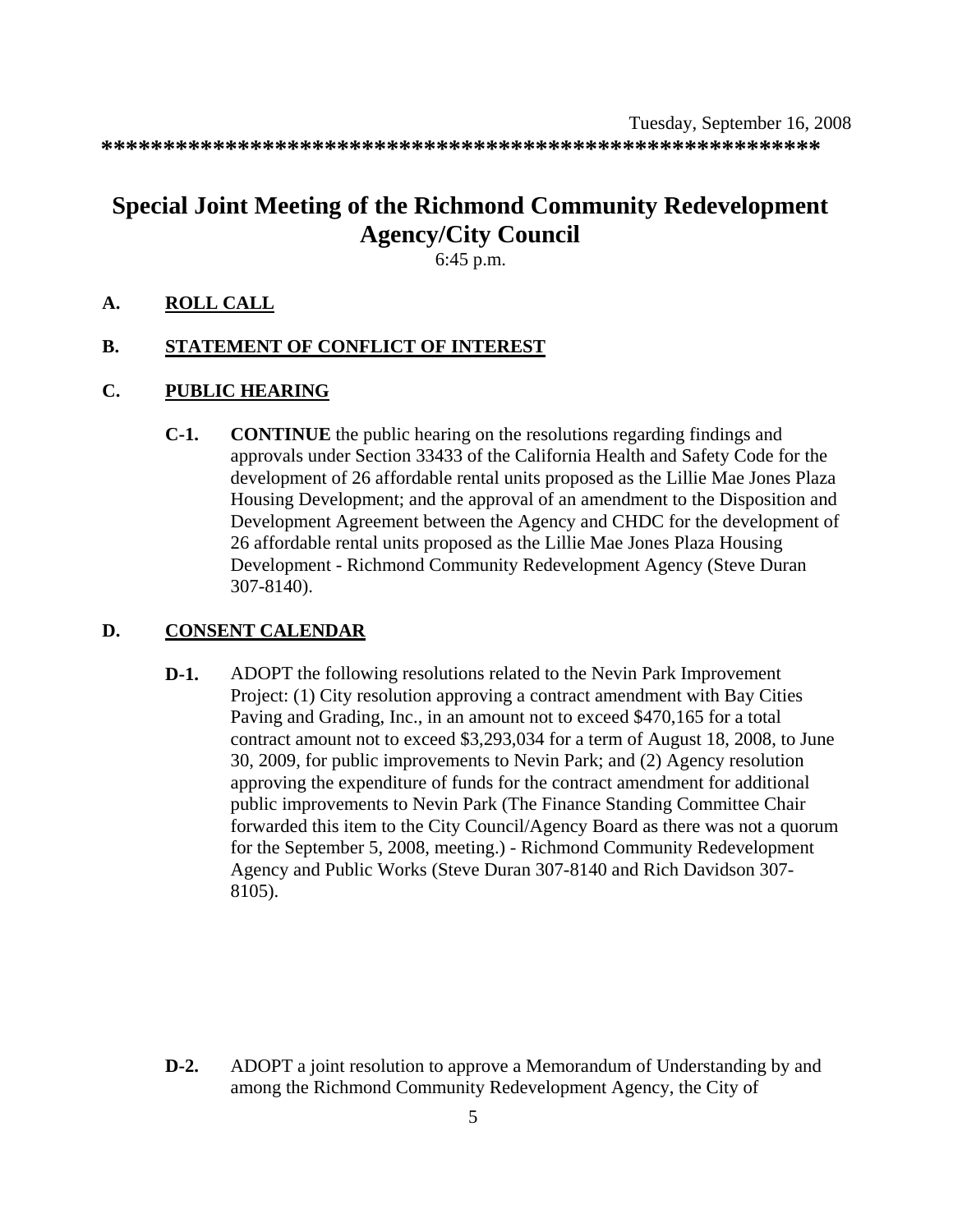Tuesday, September 16, 2008 Richmond, and the Public Works Department to implement Public Improvements in Redevelopment Project Areas by making capital improvements as needed to circulation, streets, parking, gateways, public transportation facilities, sewer and water systems, utilities and parks - Richmond Community Redevelopment Agency (Steve Duran/Alan Wolken 307-8140).

**D-3.** ADOPT a joint resolution to approve a Memorandum of Understanding by and among the Richmond Community Redevelopment Agency, the City of Richmond and the Library and Cultural Services Department to implement a Mural Clean-up Program in Redevelopment Project Areas - Richmond Community Redevelopment Agency (Steve Duran/Alan Wolken 307-8140).

#### **E. ADJOURNMENT**

**\*\*\*\*\*\*\*\*\*\*\*\*\*\*\*\*\*\*\*\*\*\*\*\*\*\*\*\*\*\*\*\*\*\*\*\*\*\*\*\*\*\*\*\*\*\*\*\*\*\*\*\*\*\*\*\*\*\*** 

# **CITY COUNCIL**

7:00 p.m.

#### **A. ROLL CALL**

#### **B. STATEMENT OF CONFLICT OF INTEREST**

- **C. AGENDA REVIEW**
- **D. PRESENTATIONS, PROCLAMATIONS, AND COMMENDATIONS**

#### **E. REPORT FROM THE CITY ATTORNEY OF FINAL DECISIONS MADE AND NON-CONFIDENTIAL DISCUSSIONS HELD DURING CLOSED SESSION**

#### **F. CONSENT CALENDAR**

- **F-1.** ADOPT a resolution authorizing the Director of Planning and Building Services to initiate a request to the Postmaster of the United States Postal Service to change the addresses of the Richmond Memorial Auditorium, Hall of Justice, and City Hall buildings to 403, 440 and 450 Civic Center Plaza, respectively - Planning and Building Services Department (Richard Mitchell 620-6706).
- **F-2.** APPROVE a twelve-month contract with Kevin Harper, CPA for auditing services in conjunction with the city's internal audit program it an amount not to exceed \$150,000 (The Finance Committee Chair forwarded this item to the City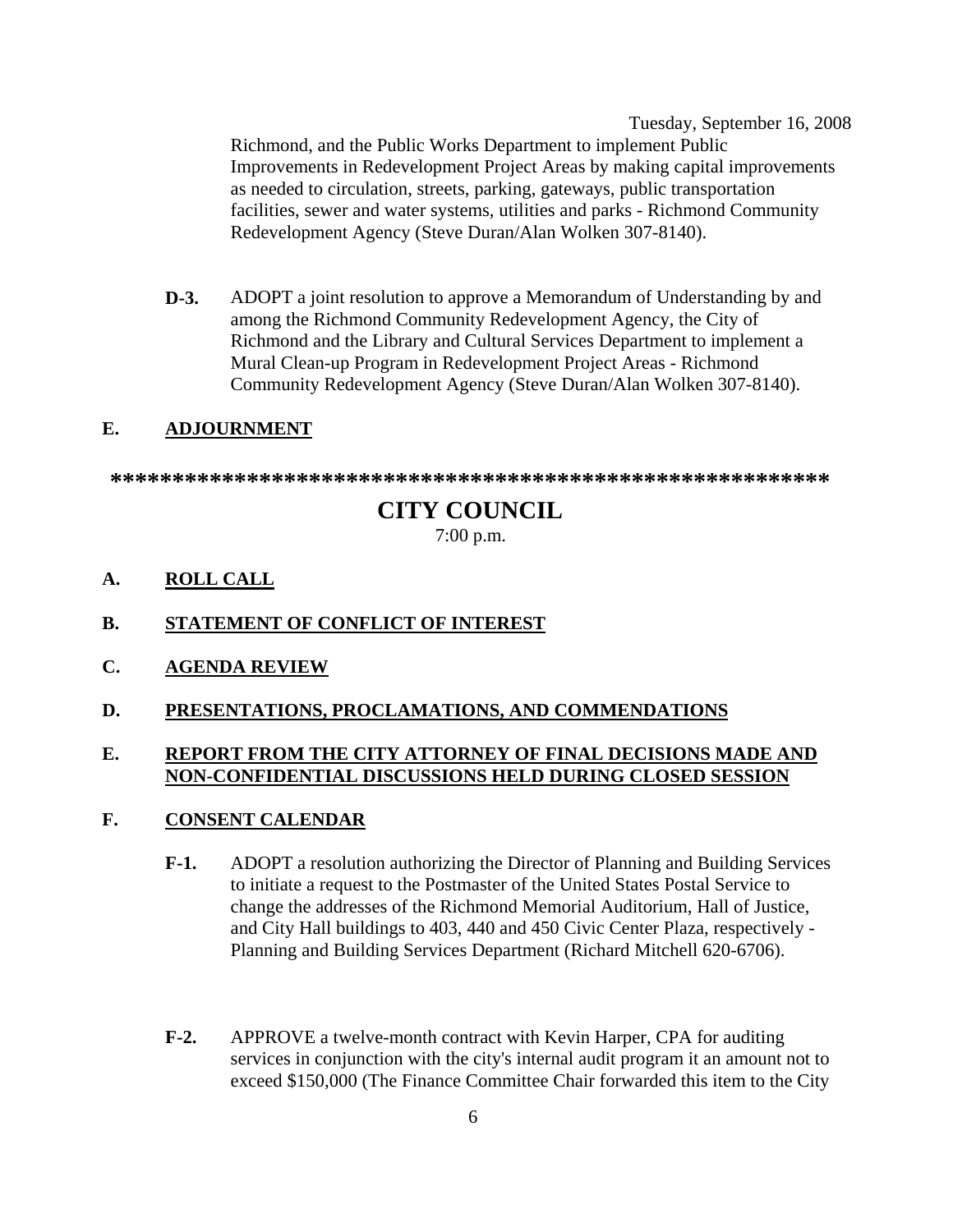Tuesday, September 16, 2008 Council, as there was not a quorum for the September 5, 2008 meeting.) - Finance Department (James Goins 620-6740).

- **F-3.** APPROVE a contract with the firm of Mark Albertson, AIA to provide professional services needed to: (1) determine existing construction defect conditions at the Richmond Swim Center; and (2) prepare construction remediation design plans and specifications for the Richmond Swim Center in an amount not to exceed \$215,225.00 - Public Works (Yader A. Bermudez 231- 3009).
- **F-4.** APPROVE the sale of a surplus fire truck to the City of El Cerrito Fire Department for \$45,000.00, in compliance with adopted City of Richmond policy that allows transfers of surplus property to public agencies and non-profit organizations - Public Works (Yader A. Bermudez 231-3009).
- **F-5.** APPROVE Contract Amendment No.1 with Bay Hawk, Inc. for concrete repair services, increasing the contract value by \$200,000 for a total of \$559,950 while maintaining the term expiration of June 30, 2009 (The Finance Committee Chair forwarded this item to the City Council, as there was not a quorum for the September 5, 2008, meeting.) - Engineering Department (Rich Davidson 307- 8105).
- **F-6.** APPROVE a contract with Bay Cities Paving & Grading, Inc. for the construction of 2008 Pavement Rehabilitation Project in the amount of \$4,039,862 (The Finance Standing Committee Chair forwarded this item to the City Council as there was not a quorum for the September 5, 2008, meeting) - Engineering Department (Rich Davidson 307-8105).
- **F-7.** ADOPT an ordinance (second reading) regulating public right-of-way encroachments and establishing encroachment permit requirements for video service providers, utilities and special districts - Engineering Department (Rich Davidson 307-8105).
- **F-8.** APPROVE a contract with Koff & Associates, Inc. to provide recruitment services for the Public Safety Technology Supervisor position from September 17, 2008, to January 31, 2009, in an amount not to exceed \$22,000 – Human Resources (Leslie Knight 620-6600).
- **F-9.** ADOPT an ordinance (second reading) establishing wages, salary, and compensation for the new classification of Neighborhood Change Agent – Human Resources (Leslie Knight 620-6600).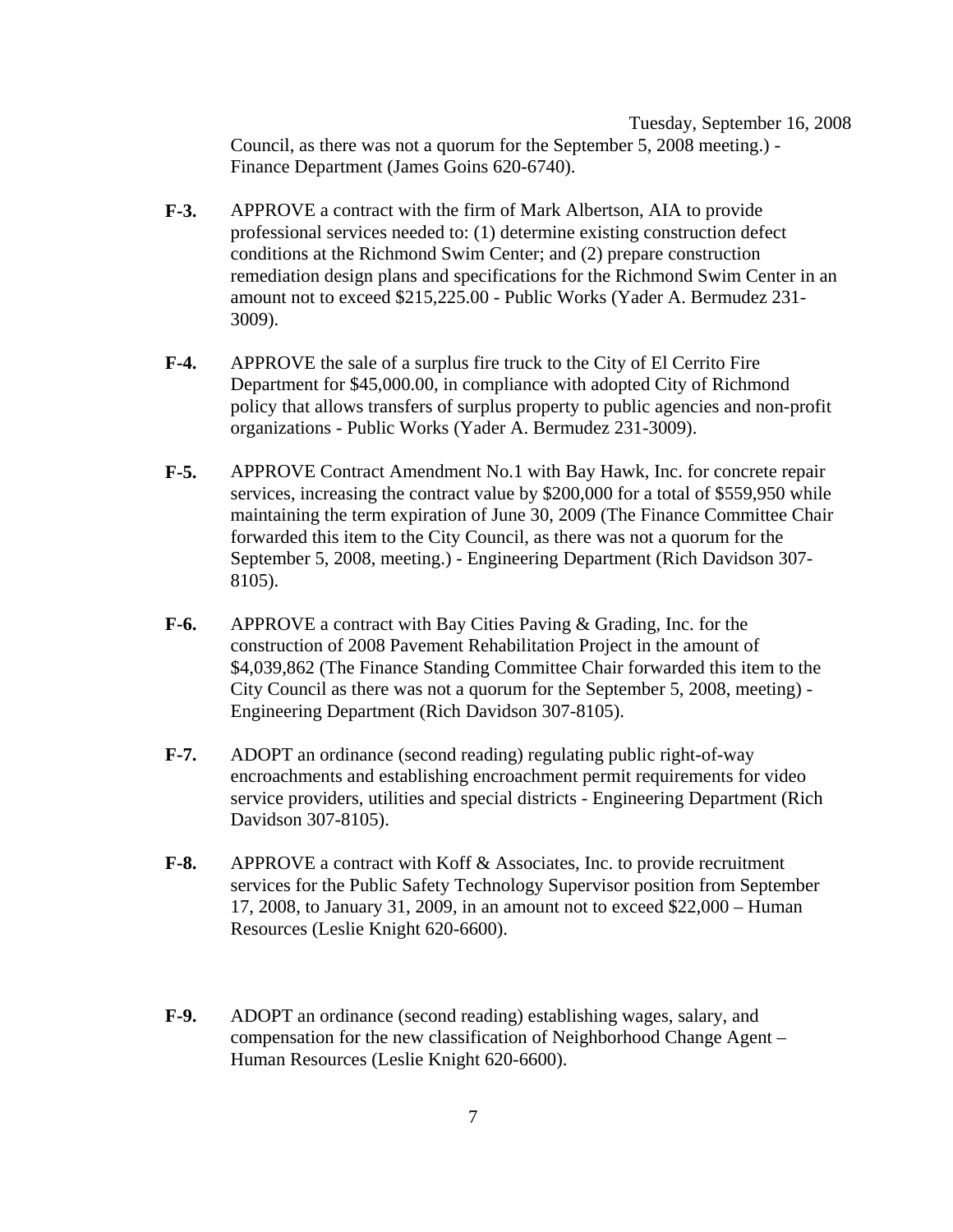Tuesday, September 16, 2008

- **F-10.** ADOPT an ordinance (second reading) amending the City's contract with CalPERS to permit active members of the City's Police and Firemen's Pension Plan to transfer to CalPERS – Human Resources (Leslie Knight 620-6600).
- **F-11.** APPROVE amendment one to the legal services agreement with Gordon Hart of Paul, Hastings, Janofsky, and Walker to facilitate the Navy's early transfer of Point Molate by assisting in the preparation of required documents, increasing the contract amount by \$200,000 for a total contract amount not to exceed \$275,000 while maintaining the term expiration of December 31, 2009 (The Finance Standing Committee Chair forwarded this item to the City Council as there was not a quorum for the September 5, 2008, meeting.) - City Manager's Office (Bill Lindsay 620-6512).
- **F-12.** APPROVE the following appointments: Historic Preservation Committee: Richard Borjes, term expires 7/31/10; Richmond/Zhoushan Friendship Commission: Carl Adams, term expires 9/16/10 - Mayor McLaughlin (620- 6503).

#### **G. PUBLIC HEARINGS**

#### **H. OPEN FORUM FOR PUBLIC COMMENT**

**I. AGREEMENTS**

#### **J. RESOLUTIONS**

- **J-1.** ADOPT a resolution authorizing the issuance of Variable Rate Wastewater Revenue Refunding Bonds, Series 2008A, and approve the forms of a third supplemental indenture, a bond purchase agreement, a remarketing agreement, a reimbursement agreement and an official statement, and authorize staff to undertake certain other actions in connection with the refunding. The total amount of the bonds will not exceed 35 million dollars - Finance Department (James Goins 620-6740).
- **J-2.** ADOPT a resolution to endorse Measure T, the Business License Act, also known as "A Fair Share for Richmond", on the November 4, 2008, ballot - Mayor McLaughlin, Councilmember Butt, and Councilmember Thurmond (620- 6503/620-6581).

#### **K. ORDINANCES**

#### **L. COUNCIL AS A WHOLE**

**L-1.** ADOPT (1) a resolution approving the City of Richmond becoming a signatory